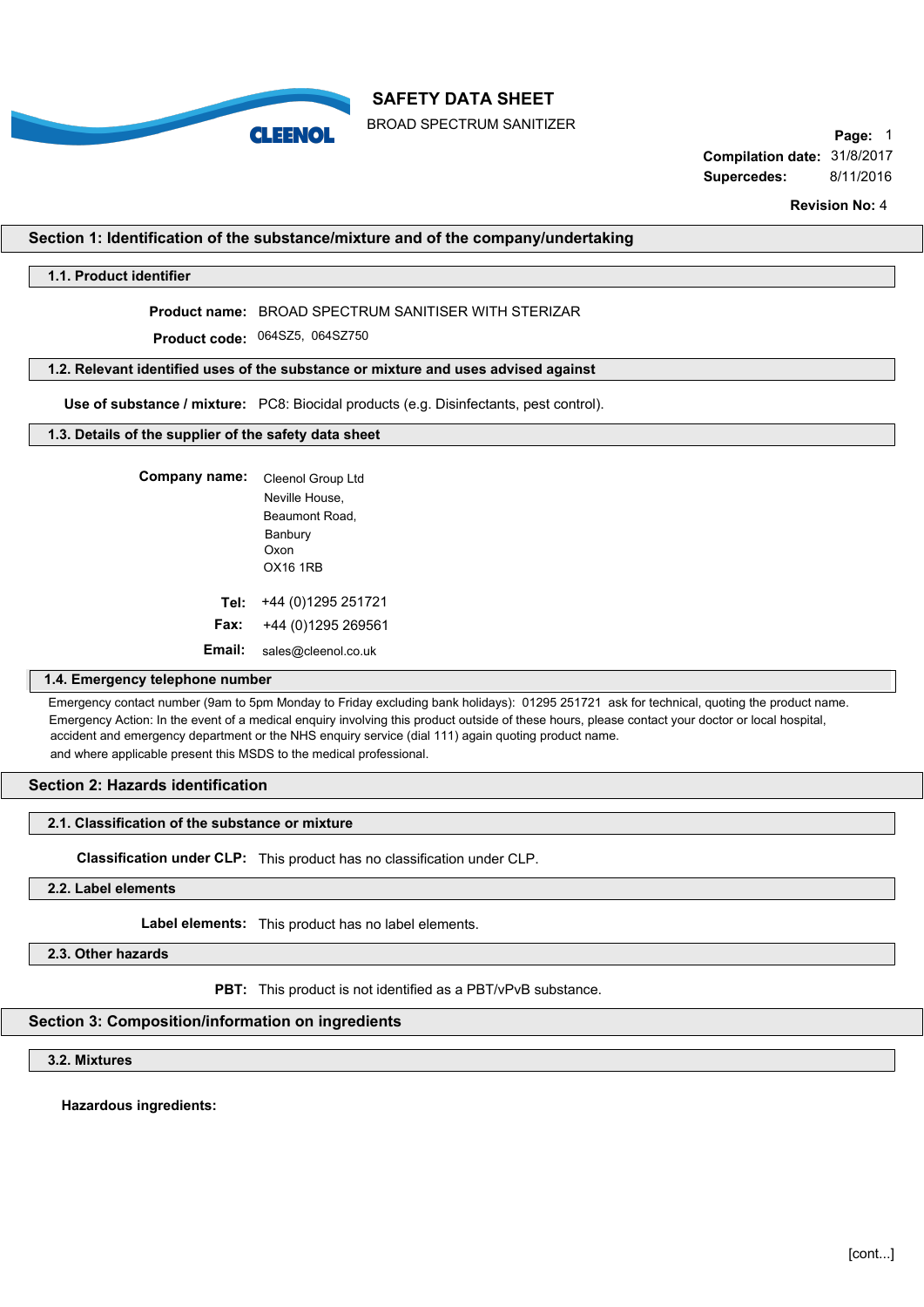## BROAD SPECTRUM SANITISER

### **Page:** 2

# QUATERNARY AMMONIUM COMPOUNDS, BENZYL-C12-14 (EVEN-NUMBERED)-ALKYLDIMETHYL, CHLORIDES - REACH registered number(s): 01-2119970550-39-0000

| <b>EINECS</b> | CAS        | PBT / WEL | <b>CLP Classification</b>          | Percent |
|---------------|------------|-----------|------------------------------------|---------|
| 939-350-2     | 63449-41-2 | $\,$      | Skin Corr. 1B: H314; Acute Tox. 4: | <3% ∣   |
|               |            |           | H302; Aquatic Chronic 1: H410;     |         |
|               |            |           | Aquatic Acute 1: H400              |         |

### **Non-classified ingredients:**

### AMINES, C12-14 (EVEN NUMBERED) ALKYLDIMETHYL, N-OXIDES

| <b>EINECS</b> | CAS         |                          | <b>CLP Classification</b> | Percent |
|---------------|-------------|--------------------------|---------------------------|---------|
|               | 308062-28-4 | $\overline{\phantom{a}}$ | Eye Dam. 1: H318          | 3%      |

SODIUM ETHYLHEXYL SULFATE

## DIDECYLDIMETHYLAMMONIUM CHLORIDE

| 230-525-2 | 7173-51-5 | Acute Tox. 4: H302; Skin Corr. 1B: | $3%$ |  |
|-----------|-----------|------------------------------------|------|--|
|           |           | H314                               |      |  |

### **Section 4: First aid measures**

**4.1. Description of first aid measures**

**Skin contact:** Not applicable.

**Eye contact:** Bathe the eye with running water for 15 minutes.

**Ingestion:** Wash out mouth with water.

**Inhalation:** Consult a doctor.

### **4.2. Most important symptoms and effects, both acute and delayed**

**Skin contact:** No symptoms.

**Eye contact:** There may be irritation and redness.

**Ingestion:** There may be irritation of the throat.

**Inhalation:** No symptoms.

**Delayed / immediate effects:** Immediate effects can be expected after short-term exposure.

**4.3. Indication of any immediate medical attention and special treatment needed**

**Immediate / special treatment:** Not applicable.

**Section 5: Fire-fighting measures**

**5.1. Extinguishing media**

**Extinguishing media:** Suitable extinguishing media for the surrounding fire should be used. Use water spray

to cool containers.

# **5.2. Special hazards arising from the substance or mixture**

**Exposure hazards:** In combustion emits toxic fumes.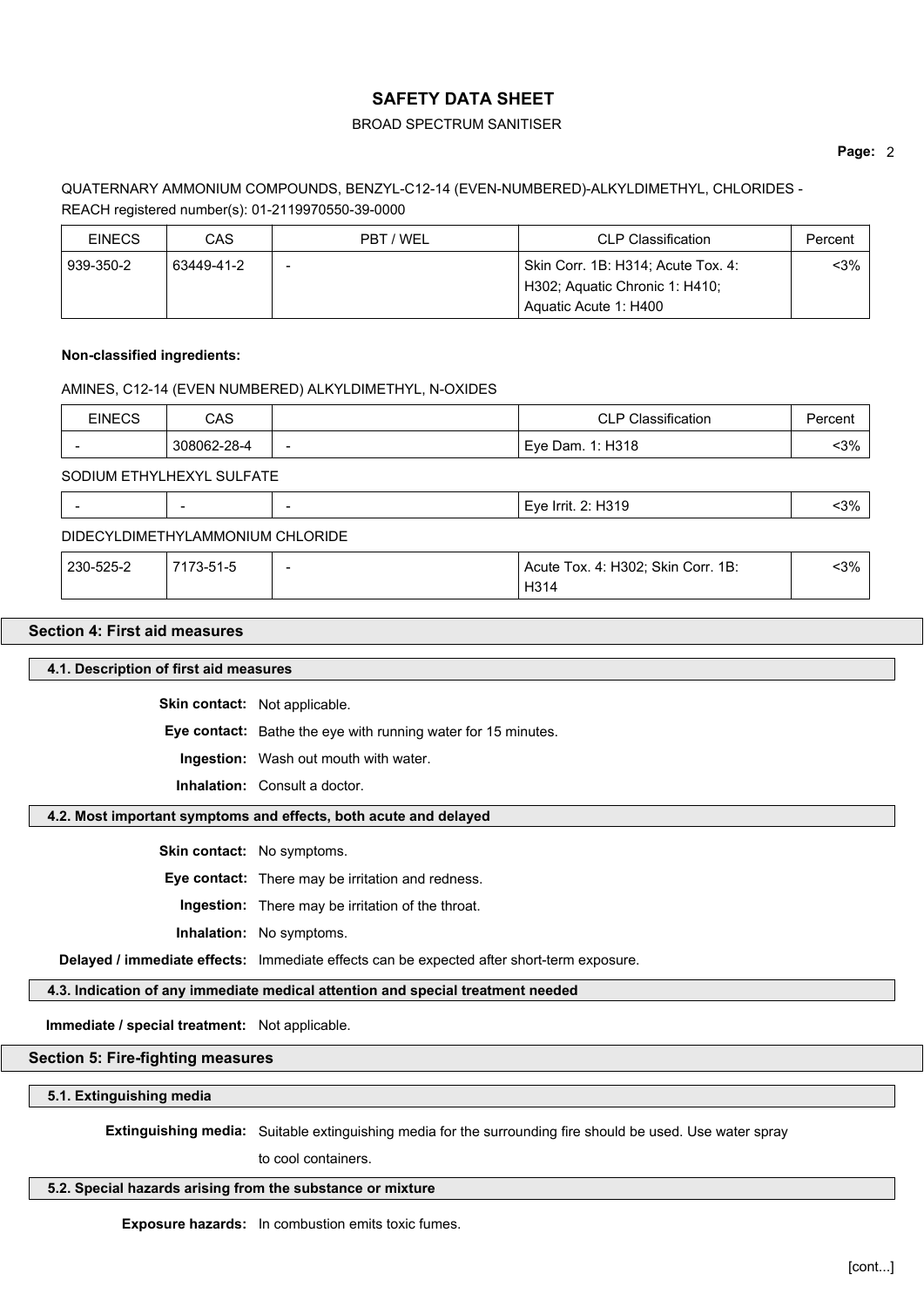## BROAD SPECTRUM SANITISER

#### **5.3. Advice for fire-fighters**

**Advice for fire-fighters:** Wear self-contained breathing apparatus. Wear protective clothing to prevent contact

with skin and eyes.

# **Section 6: Accidental release measures**

### **6.1. Personal precautions, protective equipment and emergency procedures**

**Personal precautions:** Refer to section 8 of SDS for personal protection details. Turn leaking containers leak-

side up to prevent the escape of liquid.

#### **6.2. Environmental precautions**

**Environmental precautions:** Do not discharge into drains or rivers. Contain the spillage using bunding.

#### **6.3. Methods and material for containment and cleaning up**

**Clean-up procedures:** Absorb into dry earth or sand. Transfer to a closable, labelled salvage container for

disposal by an appropriate method.

#### **6.4. Reference to other sections**

**Reference to other sections:** Refer to section 8 of SDS.

#### **Section 7: Handling and storage**

#### **7.1. Precautions for safe handling**

**Handling requirements:** Not applicable.

#### **7.2. Conditions for safe storage, including any incompatibilities**

**Storage conditions:** Store in a cool, well ventilated area. Keep container tightly closed.

**7.3. Specific end use(s)**

**Specific end use(s):** No data available.

#### **Section 8: Exposure controls/personal protection**

**8.1. Control parameters**

**Workplace exposure limits:** No data available.

**DNEL/PNEC Values**

#### **Hazardous ingredients:**

#### **QUATERNARY AMMONIUM COMPOUNDS, BENZYL-C12-14 (EVEN-NUMBERED)-ALKYLDIMETHYL, CHLORIDES**

| Type        | Exposure   | Value | Population | Effect   |
|-------------|------------|-------|------------|----------|
| <b>DNEL</b> | Inhalation | 3.96  | Workers    | Systemic |
| <b>DNEL</b> | Dermal     | 5.7   | Workers    | Systemic |
| <b>DNEL</b> | Inhalation | .64   | Consumers  | Systemic |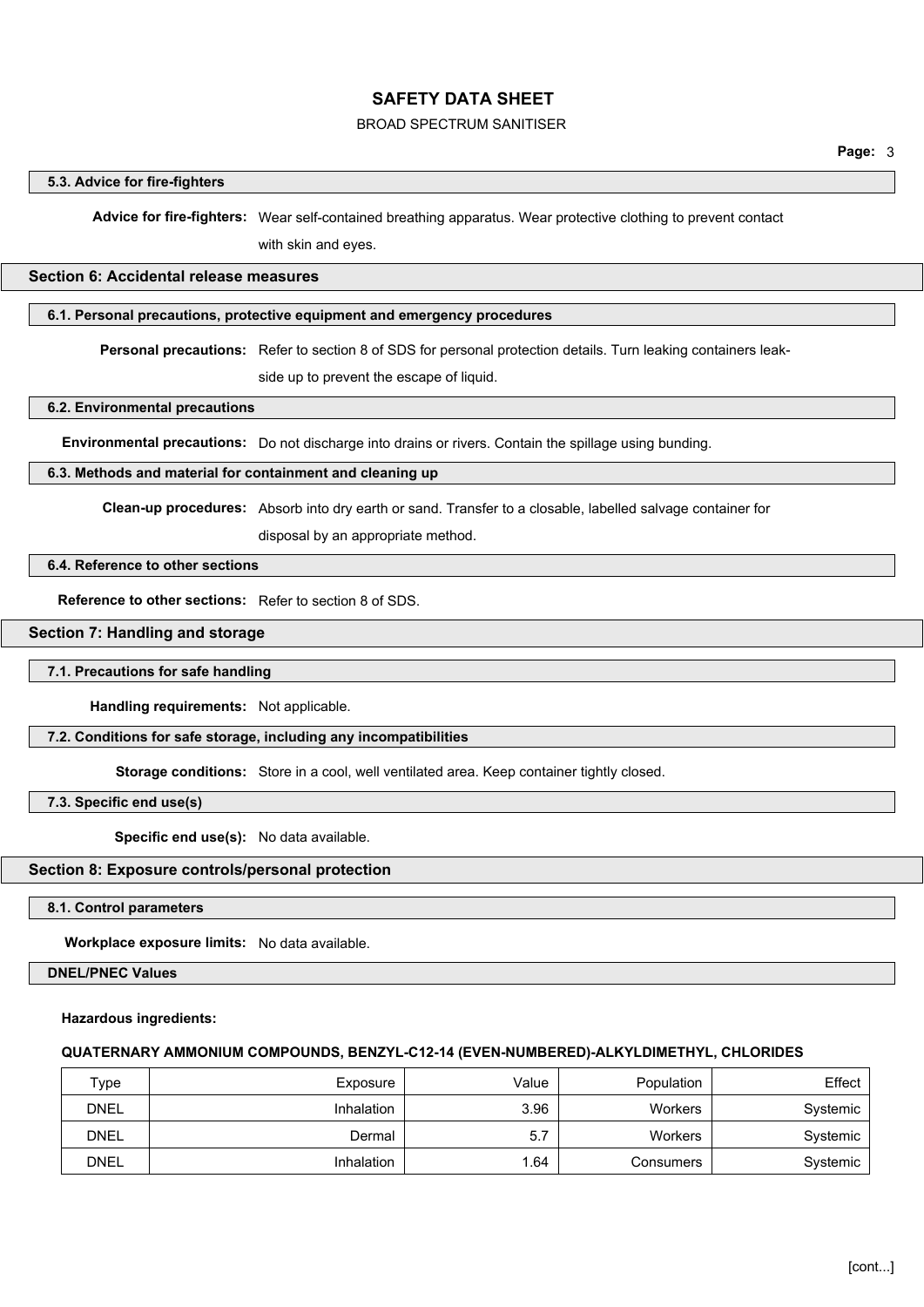## BROAD SPECTRUM SANITISER

## **Page:** 4

|                                                            | <b>DNEL</b>                      |                                                             | Dermal                                                                    | 3.4 | Consumers          | Systemic |  |
|------------------------------------------------------------|----------------------------------|-------------------------------------------------------------|---------------------------------------------------------------------------|-----|--------------------|----------|--|
|                                                            | <b>DNEL</b>                      |                                                             | Oral                                                                      | 3.4 | Consumers          | Systemic |  |
|                                                            |                                  |                                                             |                                                                           |     |                    |          |  |
|                                                            | 8.2. Exposure controls           |                                                             |                                                                           |     |                    |          |  |
|                                                            |                                  |                                                             | Engineering measures: Ensure there is sufficient ventilation of the area. |     |                    |          |  |
|                                                            |                                  |                                                             | Respiratory protection: Respiratory protection not required.              |     |                    |          |  |
|                                                            | Hand protection: Not applicable. |                                                             |                                                                           |     |                    |          |  |
|                                                            |                                  | Eye protection: Safety glasses. Ensure eye bath is to hand. |                                                                           |     |                    |          |  |
| Skin protection: Not applicable.                           |                                  |                                                             |                                                                           |     |                    |          |  |
| Section 9: Physical and chemical properties                |                                  |                                                             |                                                                           |     |                    |          |  |
| 9.1. Information on basic physical and chemical properties |                                  |                                                             |                                                                           |     |                    |          |  |
|                                                            |                                  |                                                             |                                                                           |     |                    |          |  |
|                                                            |                                  | State: Liquid                                               |                                                                           |     |                    |          |  |
|                                                            |                                  |                                                             | <b>Colour: Colourless</b>                                                 |     |                    |          |  |
|                                                            |                                  |                                                             | <b>Odour:</b> Barely perceptible odour                                    |     |                    |          |  |
|                                                            |                                  |                                                             | Viscosity: Non-viscous                                                    |     |                    |          |  |
|                                                            |                                  | Boiling point/range°C: >35                                  |                                                                           |     | Flash point°C: >93 |          |  |
|                                                            |                                  | pH: Approx. 7                                               |                                                                           |     |                    |          |  |
|                                                            | 9.2. Other information           |                                                             |                                                                           |     |                    |          |  |
| Other information: No data available.                      |                                  |                                                             |                                                                           |     |                    |          |  |
| Section 10: Stability and reactivity                       |                                  |                                                             |                                                                           |     |                    |          |  |

**10.1. Reactivity**

**Reactivity:** Stable under recommended transport or storage conditions.

**10.2. Chemical stability**

**Chemical stability:** Stable under normal conditions.

## **10.3. Possibility of hazardous reactions**

**Hazardous reactions:** Hazardous reactions will not occur under normal transport or storage conditions.

Decomposition may occur on exposure to conditions or materials listed below.

**10.4. Conditions to avoid**

**Conditions to avoid:** Heat.

**10.5. Incompatible materials**

**Materials to avoid:** Strong oxidising agents. Strong acids.

## **10.6. Hazardous decomposition products**

**Haz. decomp. products:** In combustion emits toxic fumes.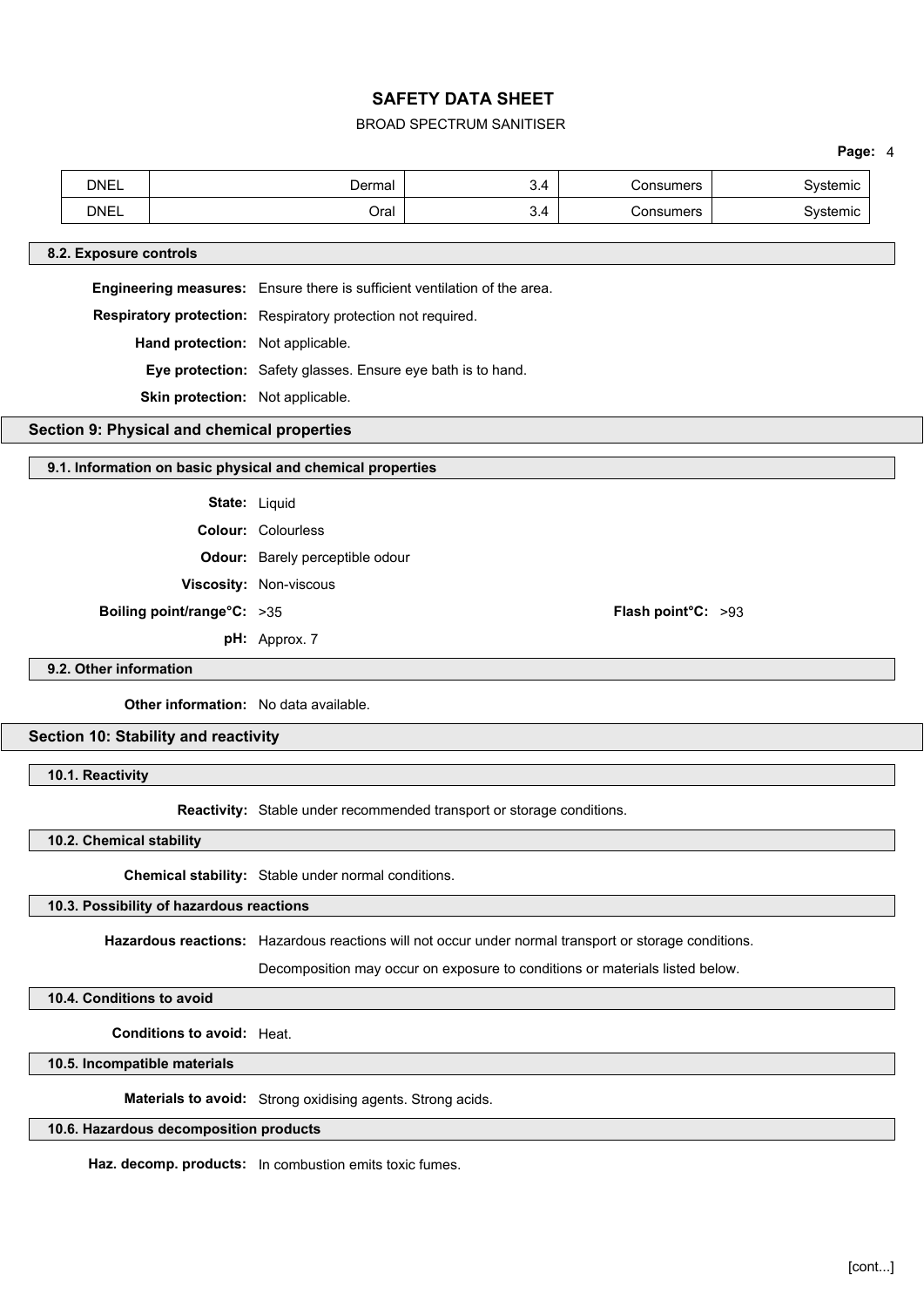### BROAD SPECTRUM SANITISER

**Page:** 5

#### **Section 11: Toxicological information**

#### **11.1. Information on toxicological effects**

**Toxicity values:** No data available.

#### **Symptoms / routes of exposure**

**Skin contact:** No symptoms.

**Eye contact:** There may be irritation and redness.

**Ingestion:** There may be irritation of the throat.

**Inhalation:** No symptoms.

**Delayed / immediate effects:** Immediate effects can be expected after short-term exposure.

#### **Section 12: Ecological information**

**12.1. Toxicity**

**Ecotoxicity values:** No data available.

**12.2. Persistence and degradability**

**Persistence and degradability:** Biodegradable.

**12.3. Bioaccumulative potential**

**Bioaccumulative potential:** No bioaccumulation potential.

**12.4. Mobility in soil**

**Mobility:** Readily absorbed into soil.

# **12.5. Results of PBT and vPvB assessment**

**PBT identification:** This product is not identified as a PBT/vPvB substance.

**12.6. Other adverse effects**

**Other adverse effects:** Negligible ecotoxicity.

### **Section 13: Disposal considerations**

#### **13.1. Waste treatment methods**

**Disposal operations:** Transfer to a suitable container and arrange for collection by specialised disposal

company.

**Disposal of packaging:** HDPE, Recycle where possible.

**NB:** The user's attention is drawn to the possible existence of regional or national

regulations regarding disposal.

#### **Section 14: Transport information**

**Transport class:** This product does not require a classification for transport.

#### **Section 15: Regulatory information**